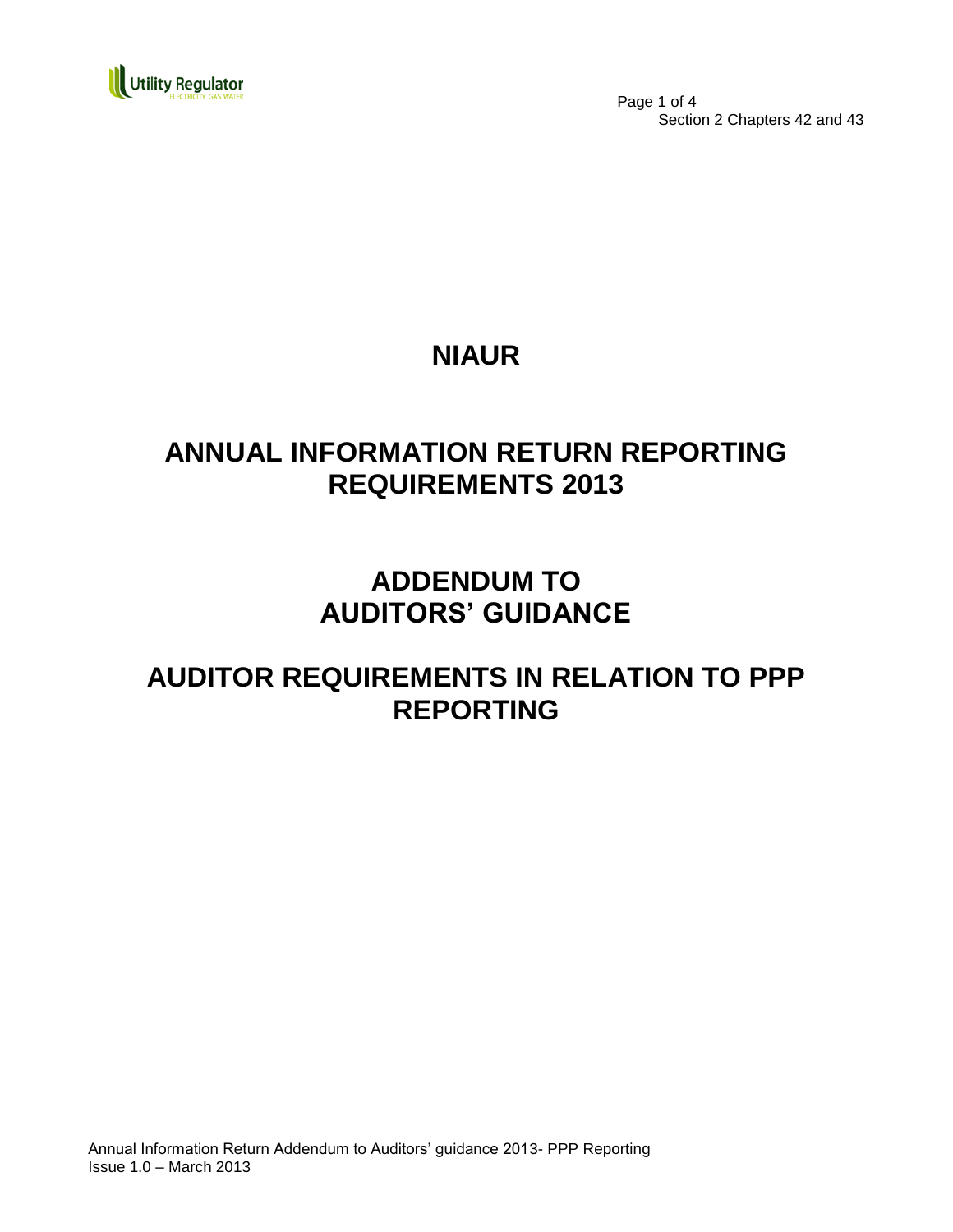

# **INTRODUCTION**

This guidance is intended as to act as an addendum to the Auditors' reporting requirements for AIR13. It provides additional guidance for Auditors specifically in relation to Public – Private Partnership (PPP) reporting requirements following the introduction of PPP reporting requirements within the Annual Information Return 2010.

### **General- Tables 42 and 43**

- The auditors should ensure that amounts recorded in tables 42 and 43 of the AIR13, as appropriate, are calculated in accordance with the terms of the relevant PPP contract and with Generally Accepted Accounting Practice (GAAP). This should also include a review of the audit trail for payment to PPP contractors and the checking of underlying evidence in support of these payments.
- The auditors should highlight any major internal control weaknesses identified in undertaking this PPP review.
- The auditors should confirm that the values included in tables 42 and 43 are consistent with those in the statutory accounts and highlight any relevant deviations.
- In its supporting commentary to table 42, NI Water is required to provide a "statement" of the total accrual of PPP unitary charge carried in the company accounts at financial year end and provide a breakdown of this total between accruals relating to penalty payments and other accruals." The auditors should comment on the consistency of the elements of this statement with the underlying accounting records and the applicability of any assumptions made.

### **Table 42**

Particular audit attention should be focused on the following lines of table 42:

### **Line 9: Unitary Charge deductions**

- Auditors should ensure that the amounts recorded in line 9 have been calculated and charged appropriately, promptly and accurately and are additionally consistent with the terms of the PPP contract between NI Water and the Concessionaire Company.
- The auditors should ensure that any disputed amounts between NI Water and the Concessionaire Company have been treated and recorded appropriately in accordance with GAAP and the Regulatory Accounting Guidelines.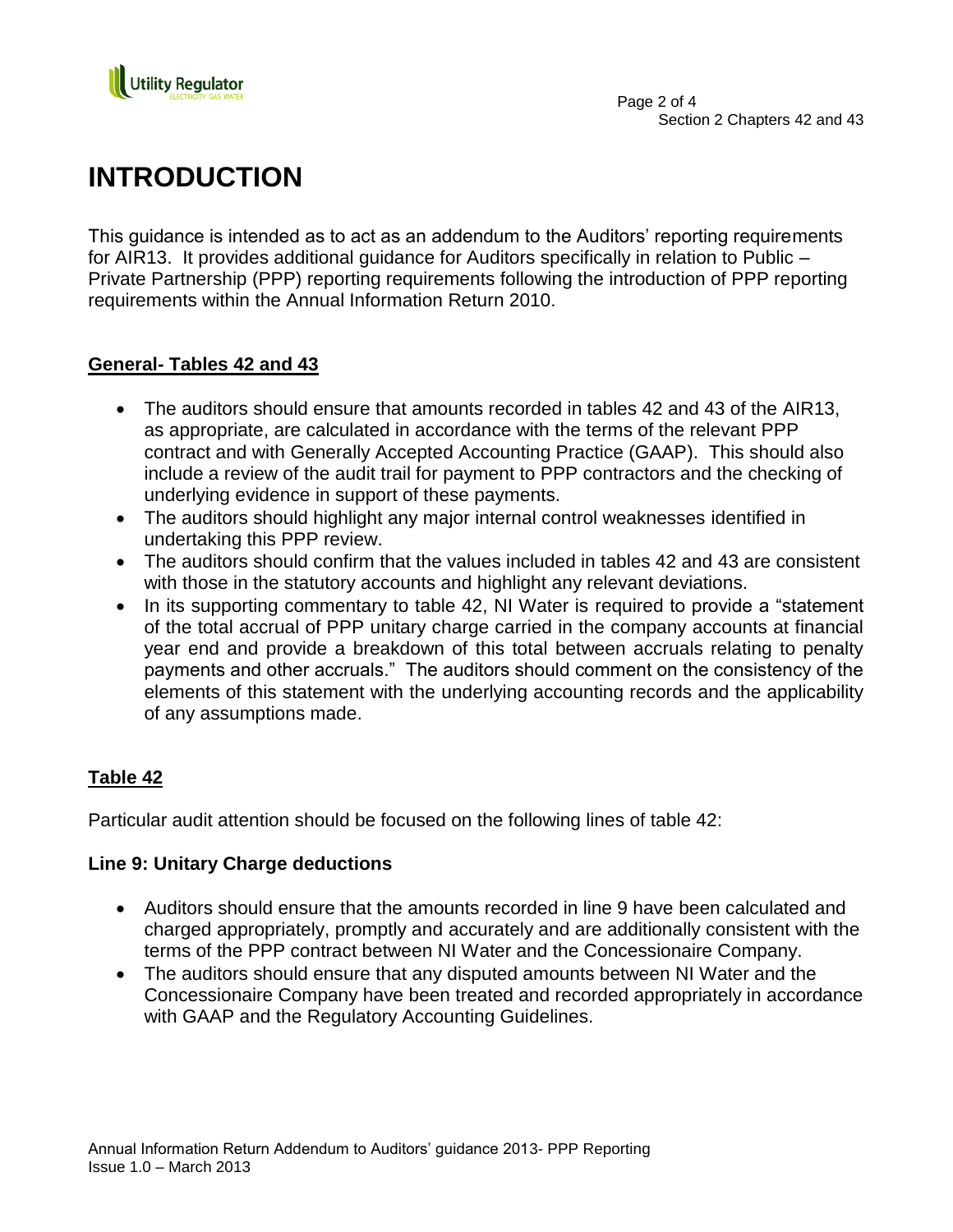

#### **Line 11: Efficiency Gains**

- The auditors should check that any relevant efficiency gains have been calculated accurately and applied consistently in accordance with the terms of the relevant PPP contracts.
- The auditors should check the status of all efficiency audits and/reports on PPP operations and report on their implementation, where appropriate. Should implementation be outstanding, auditors should report on the explanations provided by NI Water of any failure or delay in implementing such audits/reports.

### **Lines 10 and 16: Atypical Expenditure/ Atypical Payments Capitalised**

- The auditors should ensure that the amounts recorded in lines 10 and 16 for atypical expenditure and payments capitalised have been appropriately authorised and supported by information which supports the payments made.
- The auditors should confirm that all such payments reviewed have been made in accordance with the terms of the relevant PPP contract or if such payments have been made outside the terms of the contract, that they have been appropriately authorised.
- The auditors should confirm that all payments reviewed have been appropriately recorded and follow GAAP.

#### **Consistency with Tables 21 and 22**

- The auditors should check and report on the consistency of the total amount recorded in Table 42 line 20 and Table 43 line 4 with the respective totals recorded in line 21a of Table 21 and line 20a of Table 22.
- The auditors should also check and report on the consistency of the total amount recorded in Table 43 line 5 with the total in line 22a of Table 21 and line 21a of Table 22.